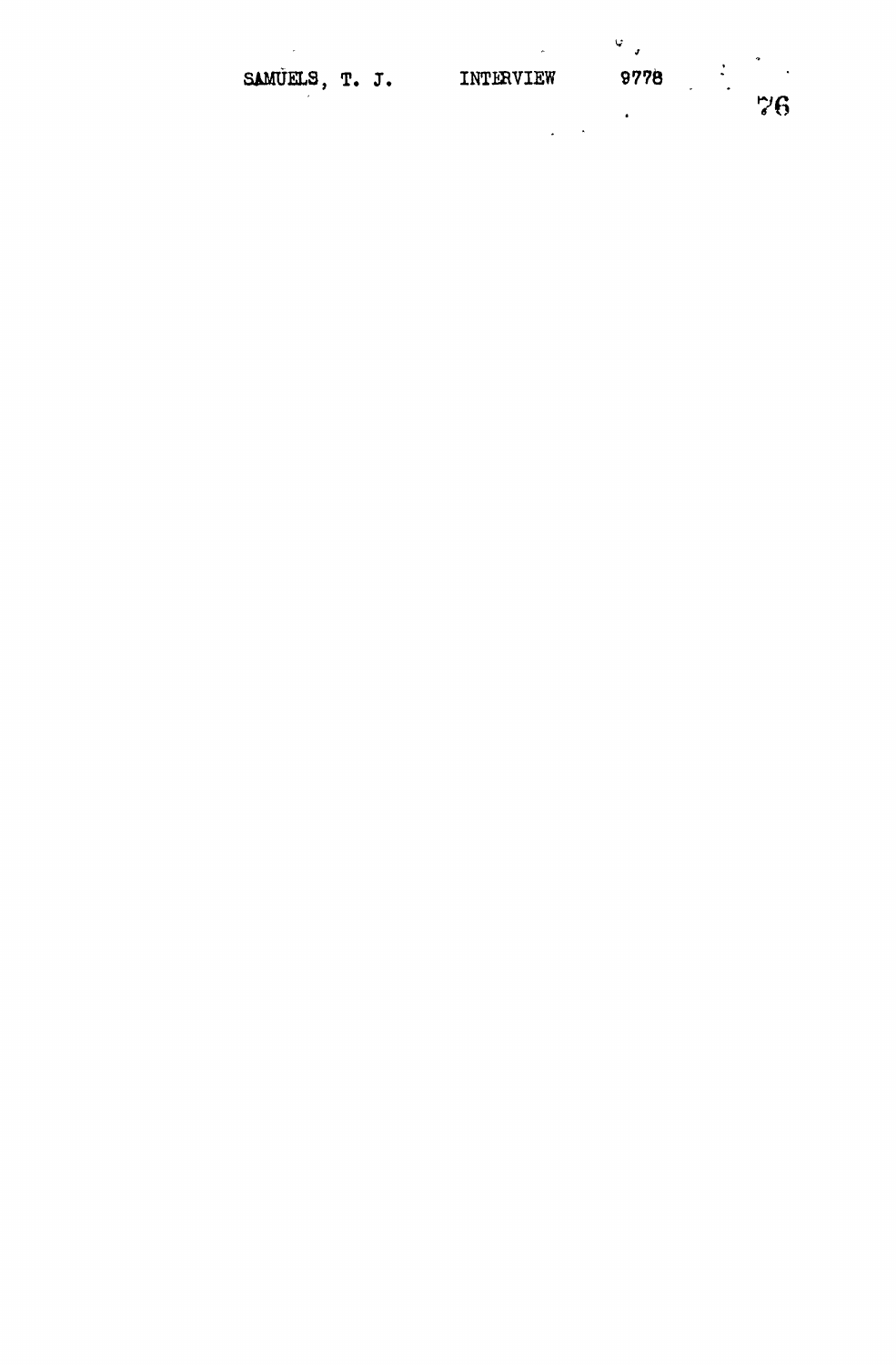| $-8 -$<br>Form $A-\$ $(S-149)$<br><b>EXECUTE STOCK AFTLY FORM.</b><br>WORKS FROGRESS ADMINISTRATION<br>Indian-Pioneor History Project for Oklahoma <sup>7</sup>                                                                   | ツツ                          |
|-----------------------------------------------------------------------------------------------------------------------------------------------------------------------------------------------------------------------------------|-----------------------------|
| SAMUELS, T. J. X. ANTERVIEW.                                                                                                                                                                                                      | 9778.                       |
| Field Worker's name Raymond C. Jantz                                                                                                                                                                                              |                             |
| This report made on. (date) Tanuary 27, "                                                                                                                                                                                         | 193 <sub>8</sub>            |
| 1. Name T. J. Samuels                                                                                                                                                                                                             |                             |
| 2. Post Office Address __ Apache , Oklahoma. -                                                                                                                                                                                    |                             |
| 3. Residence address (or location) in Town                                                                                                                                                                                        |                             |
| 4. DATE OF BIRTH: Month October Day 20 Year 1868                                                                                                                                                                                  |                             |
| 5. Place of birth Coal Valley, Illinois                                                                                                                                                                                           |                             |
| 6. Name of Father Charles Samuels Place of birth England                                                                                                                                                                          |                             |
| . Other information about father Coal Miner                                                                                                                                                                                       |                             |
| Nancy McKain<br>7. Name of Mother                                                                                                                                                                                                 | Place of birth Pennsylvania |
| Other information about mother                                                                                                                                                                                                    |                             |
| Notes or complete narrative by the field worker dealing with the life and<br>story of the person interviewed. Refer to Manual for suggested subjects<br>and quastions Continue on blank sheets if nonosoday and ottoob finally to |                             |

 $\ddot{\phantom{a}}$ 

and questions. Continue on blank shoe to if .necessary and attach firmly to this form. Number of sheets attached **1** 

 $\frac{1}{\sqrt{2}}$ 

 $\hat{\mathbf{v}}$ 

 $\label{eq:2.1} \frac{1}{\sqrt{2\pi}}\int_{0}^{\infty}\frac{1}{\sqrt{2\pi}}\left(\frac{1}{\sqrt{2\pi}}\right)^{2}d\mu_{\rm{eff}}\,.$ 

 $\mathcal{L}^{\mathcal{L}}$